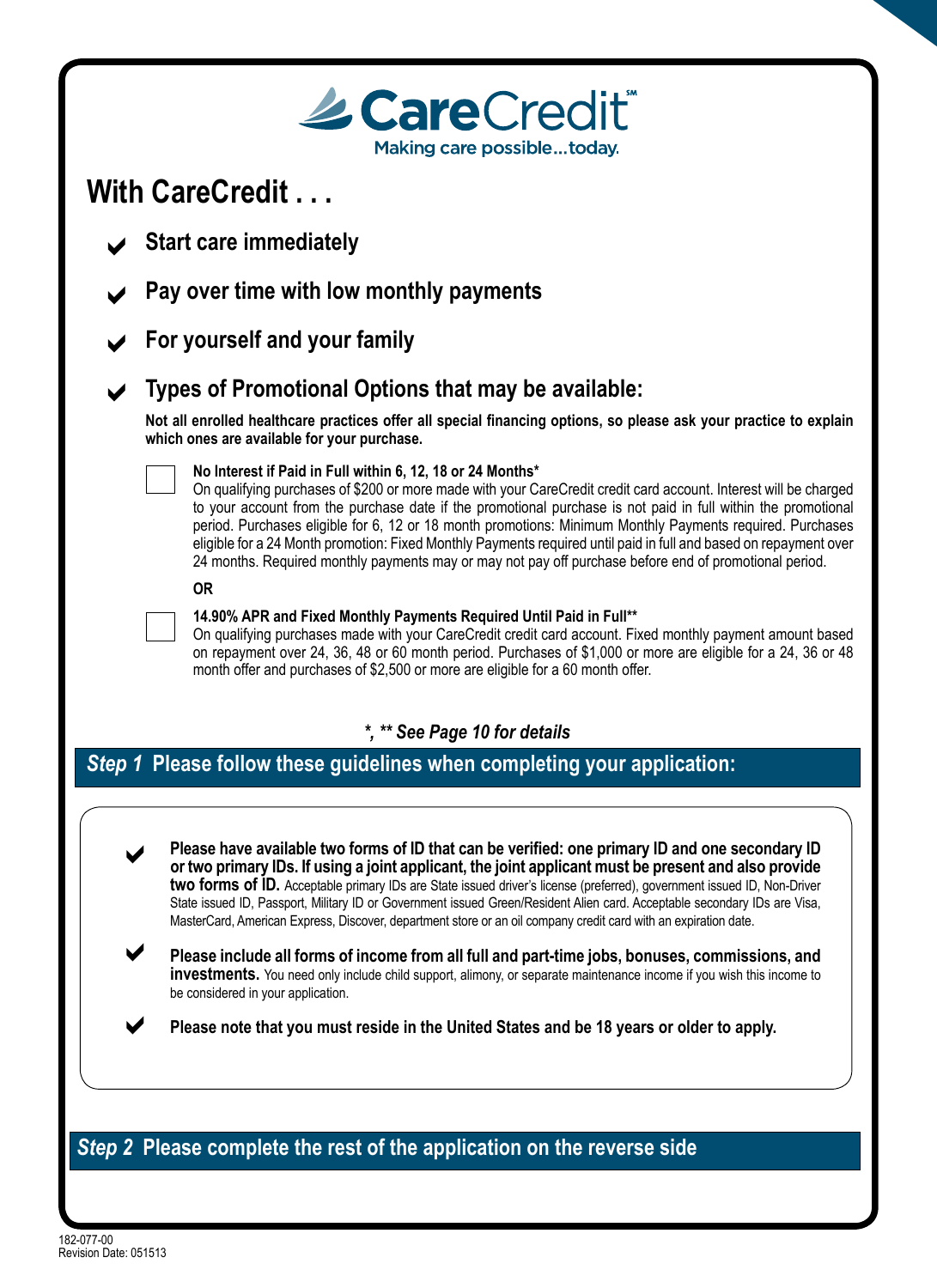

## **APPLICATION AND CREDIT CARD ACCOUNT AGREEMENT**

For Providers: **(800) 859-9975** For Patients/Clients: **(800) 365-8295**

Credit is extended by GE Capital Retail Bank<br>
Submit by Internet: **CARECREDIT.COM**<br>
Submit by Internet: **CARECREDIT.COM** 

**\*\* MARRIED WI Residents only:** If you are applying for an individual account and your spouse also is a WI resident, combine your and your spouse's financial information.

| <b>ESTIMATED FEE \$</b>        |                                                             | <b>Office Merchant #</b> |                          |           |                                | Pre-Approval Offer<br>$\Box$ Accepted $\Box$ Refused Date |           |
|--------------------------------|-------------------------------------------------------------|--------------------------|--------------------------|-----------|--------------------------------|-----------------------------------------------------------|-----------|
|                                | Photo ID verified (initial): Applicant 1st ID Type / Number |                          | <b>Issuance State</b>    | Exp. Date | Applicant 2nd ID Type / Issuer |                                                           | Exp. Date |
|                                |                                                             |                          |                          |           |                                |                                                           |           |
|                                | State Issued<br>Driver's License                            | Federal Government       |                          |           |                                |                                                           |           |
| Provided by                    | Account#                                                    |                          | Authorization # or Key # |           |                                | Approved Credit Limit                                     |           |
| <b>GE Capital Retail Bank:</b> |                                                             |                          |                          |           |                                |                                                           |           |

## 1. APPLICANT INFORMATION: Please tell us about yourself. Please note that you must reside in the United States and be 18 years or older to apply.

| Name (First-Middle-Last) Please Print                                                                                                        |                                                | Date of Birth                                                                                                                                                                                              | Social Security Number                                                                                                                                                                                                         | Home Phone Number*                                                                                                                                                                                                                                                         |
|----------------------------------------------------------------------------------------------------------------------------------------------|------------------------------------------------|------------------------------------------------------------------------------------------------------------------------------------------------------------------------------------------------------------|--------------------------------------------------------------------------------------------------------------------------------------------------------------------------------------------------------------------------------|----------------------------------------------------------------------------------------------------------------------------------------------------------------------------------------------------------------------------------------------------------------------------|
|                                                                                                                                              |                                                |                                                                                                                                                                                                            |                                                                                                                                                                                                                                |                                                                                                                                                                                                                                                                            |
|                                                                                                                                              |                                                |                                                                                                                                                                                                            |                                                                                                                                                                                                                                |                                                                                                                                                                                                                                                                            |
| <b>Mailing Address</b>                                                                                                                       | Apt.#                                          | City                                                                                                                                                                                                       | ZIP<br><b>State</b>                                                                                                                                                                                                            | Cell/Other Phone Number*                                                                                                                                                                                                                                                   |
|                                                                                                                                              |                                                |                                                                                                                                                                                                            |                                                                                                                                                                                                                                |                                                                                                                                                                                                                                                                            |
| If the above address is a P.O. Box, you must provide a street address for yourself or a contact person.<br><b>Contact Person Name</b>        | Street Address (Street Name and Number)        |                                                                                                                                                                                                            | Your Address?<br>$\Box$<br>City                                                                                                                                                                                                | Contact Person?<br>$\Box$<br>ZIP<br>State                                                                                                                                                                                                                                  |
| Housing Information                                                                                                                          | Nearest Relative Phone<br>Number*              |                                                                                                                                                                                                            | Monthly Net Income                                                                                                                                                                                                             | Employer's Phone Number*                                                                                                                                                                                                                                                   |
| <b>D</b> PARENTS/RELATIVE<br><b>OTHER</b><br>o OWN o RENT o                                                                                  |                                                | **Alimony, child support or separate maintenance income need not be included unless relied upon for credit. You may include the monthly amount that you have available to spend from your assets.          | From All Sources**                                                                                                                                                                                                             |                                                                                                                                                                                                                                                                            |
| Email Address (optional)*                                                                                                                    |                                                |                                                                                                                                                                                                            |                                                                                                                                                                                                                                | *You authorize GE Capital Retail Bank ("GECRB") to contact you at each phone number you have provided. By providing a cell phone                                                                                                                                           |
|                                                                                                                                              |                                                |                                                                                                                                                                                                            |                                                                                                                                                                                                                                | number and/or email address, you agree to receive special offers, updates and account information, including text messages, from<br>CareCredit, LLC, providers that accept the CareCredit credit card and GE Capital Retail Bank.                                          |
|                                                                                                                                              |                                                |                                                                                                                                                                                                            | 2. JOINT INFORMATION: An additional card will be issued to the person indicated below. The applicant (and joint applicant, if any) will be liable for all transactions made on the account including those made by any authori |                                                                                                                                                                                                                                                                            |
| Name (First-Middle-Last) Please Print                                                                                                        |                                                | Date of Birth                                                                                                                                                                                              | Social Security Number                                                                                                                                                                                                         | Home Phone Number*                                                                                                                                                                                                                                                         |
|                                                                                                                                              |                                                |                                                                                                                                                                                                            |                                                                                                                                                                                                                                |                                                                                                                                                                                                                                                                            |
| Mailing Address                                                                                                                              | Apt #                                          | City                                                                                                                                                                                                       | ZIP<br><b>State</b>                                                                                                                                                                                                            | Cell/Other Phone Number*                                                                                                                                                                                                                                                   |
|                                                                                                                                              |                                                |                                                                                                                                                                                                            |                                                                                                                                                                                                                                |                                                                                                                                                                                                                                                                            |
| If the above address is a P.O. Box, you <b>must</b> provide a street address for yourself or a contact person.<br><b>Contact Person Name</b> | <b>Street Address (Street Name and Number)</b> |                                                                                                                                                                                                            | Your Address?<br>$\Box$<br>City                                                                                                                                                                                                | Contact Person?<br>$\Box$<br>ZIP<br>State                                                                                                                                                                                                                                  |
| Housing Information<br><b>D PARENTS/RELATIVE</b><br>o OWN o RENT o<br><b>OTHER</b>                                                           | Nearest Relative Phone<br>Number *             | **Alimony, child support or separate maintenance<br>income need not be included ulhess relied upon for<br>credit. You may include the monthly amount that<br>you have available to spend from your assets. | Monthly Net Income<br>From All Sources**                                                                                                                                                                                       | Employer's Phone Number*                                                                                                                                                                                                                                                   |
| Joint Applicant ID Type / Number                                                                                                             |                                                | Exp. Date<br><b>Issuance State</b>                                                                                                                                                                         | Joint Applicant 2nd ID Type / Issuer                                                                                                                                                                                           | Exp. Date                                                                                                                                                                                                                                                                  |
| Driver's License<br>State Issued                                                                                                             | <b>E</b> Federal Government                    |                                                                                                                                                                                                            |                                                                                                                                                                                                                                |                                                                                                                                                                                                                                                                            |
| Email Address (optional)*                                                                                                                    |                                                |                                                                                                                                                                                                            |                                                                                                                                                                                                                                | *You authorize GE Capital Retail Bank ("GECRB") to contact you at each phone number you have provided. By providing a cell phone                                                                                                                                           |
|                                                                                                                                              |                                                |                                                                                                                                                                                                            |                                                                                                                                                                                                                                | number and/or email address, you agree to receive special offers, updates and account information, including text messages, from<br>CareCredit, LLC, providers that accept the CareCredit credit card and GE Capital Retail Bank. Standard text messaging rates may apply. |

### **3. APPLICANT and JOINT APPLICANT: We need your signature(s) below.**

By applying for this account or accepting a prescreen offer, I am asking GE Capital Retail Bank ("GECRB") to issue me a CareCredit Credit Card (the "Card"), and I agree that:

- I am providing the information in this application to GECRB, CareCredit LLC, and providers that accept the Card and program sponsors. GECRB may provide information<br>about me (even if my application is declined or my account
- about me (even if my application is declined or my account is not opened) to CareCredit LLC, providers that accept the Card and program sponsors (and their respective<br>- affiliates) so that they can create and update their
- From a country account contact ingention of my account contacting me about my account, including using any contact information or cell phone numbers I provide,<br>and I consent to the use of any automatic telephone dialing sy
- Thave fead and agree to the credit terms and other disclosures in this application, and I understand that if my application is approved or an account is opened, the GECRB<br>credit card account agreement ("Agreement") will go

#### **PLEASE SEE NEXT PAGE FOR RATES, FEES AND OTHER COST INFORMATION.**

Federal law requires GECRB to obtain, verify and record information that identifies you when you open an account. GECRB will use your name, address, date of birth,<br>and other information for this purpose.

If I have been pre-approved, I request that you open the type of account for which I was pre-approved. I have read the Prescreen Disclosures, credit terms and other disclosures on<br>the next pages and have been provided my c

If you apply with a Joint Applicant, each of you will be jointly and individually responsible for obligations under the Agreement and by signing below, you each agree that you intend to apply for joint credit.

| Signature of Applicant |      | Signature of Joint Applicant (If Applicable) |      |
|------------------------|------|----------------------------------------------|------|
| (Please Do Not Print)  | Date | (Please Do Not Print)                        | Date |

PLEASE READ THE GE CAPITAL RETAIL BANK CREDIT CARD ACCOUNT AGREEMENT BEFORE SIGNING THIS APPLICATION.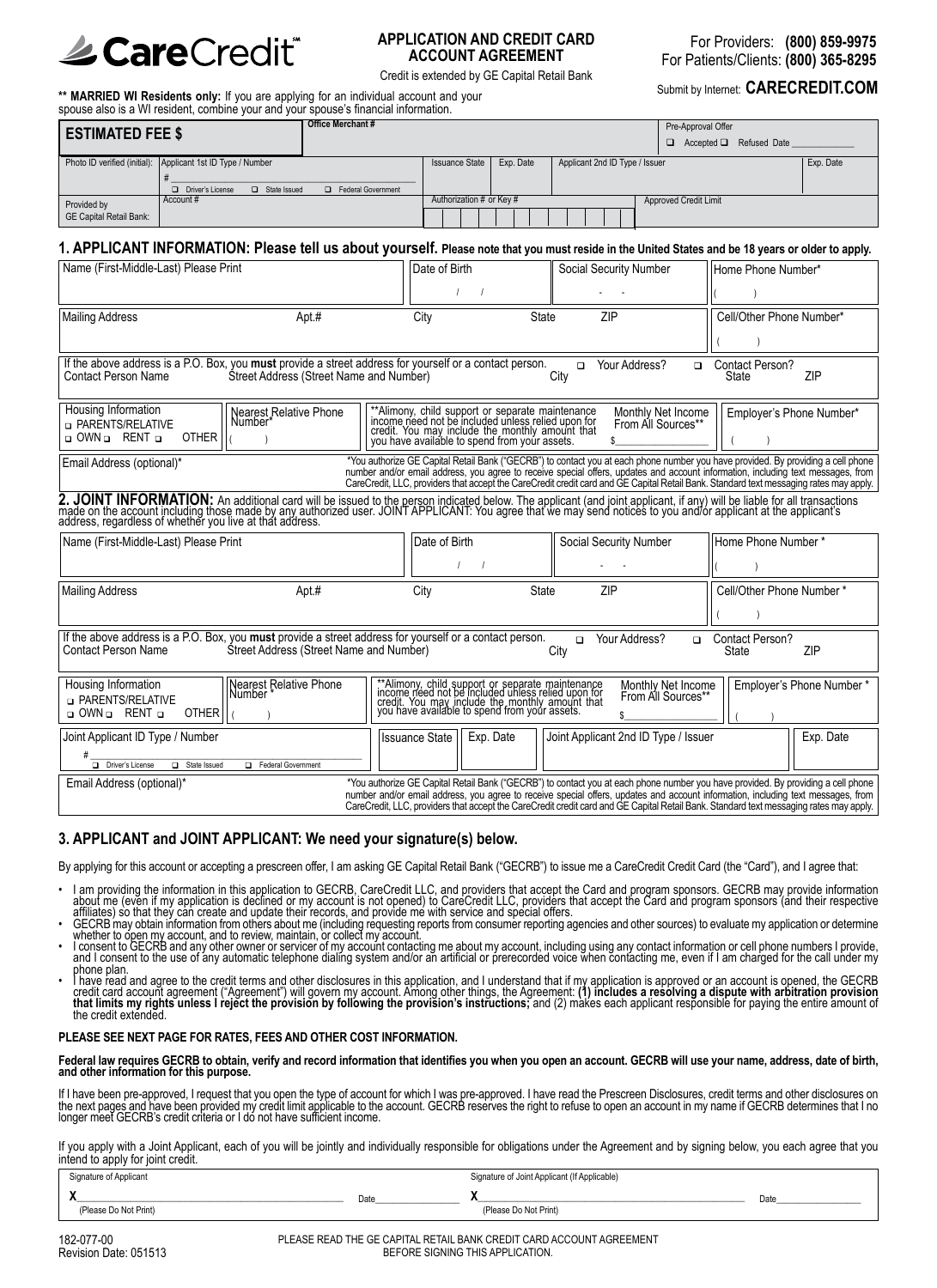## **GE CAPITAL RETAIL BANK Keep For Your Records SECTION I: RATES AND FEES TABLE Carecredit CREDIT CARD ACCOUNT AGREEMENT**

| <b>Interest Rates and Interest Charges</b>                                      |                                                                                                                                                                                                                                |  |  |
|---------------------------------------------------------------------------------|--------------------------------------------------------------------------------------------------------------------------------------------------------------------------------------------------------------------------------|--|--|
| Annual Percentage Rate (APR)<br>for Purchases                                   | 26.99%                                                                                                                                                                                                                         |  |  |
| <b>Paying Interest</b>                                                          | Your due date is at least 23 days after the close of each billing cycle. We will not charge you any interest on non-promotional purchases if you pay your entire balance by the due date each month. We will begin charging in |  |  |
| <b>Minimum Interest Charge</b>                                                  | If you are charged interest, the charge will be no less than \$2.                                                                                                                                                              |  |  |
| For Credit Card Tips from<br>the Consumer Financial<br><b>Protection Bureau</b> | To learn more about factors to consider when applying for or using a credit card, visit<br>the website of the Consumer Financial Protection Bureau at<br>http://www.consumerfinance.gov/learnmore.                             |  |  |

| <b>Fees</b>         |            |
|---------------------|------------|
| <b>Penalty Fees</b> |            |
| • Late Payment      | Up to \$35 |
| • Returned Payment  | Up to \$35 |

**How We Will Calculate Your Balance:** We use a method called "daily balance". See your credit card account agreement for more details.

**Billing Rights:** Information on your rights to dispute transactions and how to exercise those rights is provided in your credit card account agreement.

# **Please read the following disclosure if you have received a pre-approval for a credit card**

**You can choose to stop receiving "prescreened" offers of credit from this and other companies by calling toll-free 1-888-567-8688. See PRESCREEN & OPT-OUT NOTICE below for more information about prescreened offers.**

*PRESCREEN & OPT-OUT NOTICE: This "prescreened" offer of credit is based on information in your credit report indicating that you meet certain criteria. This offer is not guaranteed if you do not meet our criteria. If you do not want to receive prescreened offers of credit from this and other companies, call the consumer reporting agencies toll-free, at 1-888-567-8688, write to: TransUnion LLC, Attn: Marketing Opt-Out, P.O. Box 505, Woodlyn, PA 19094-0505; Equifax Options, P.O. Box 740123, Atlanta, GA 30374-0123; or Experian Opt-Out, P.O. Box 919, Allen, TX 75013.*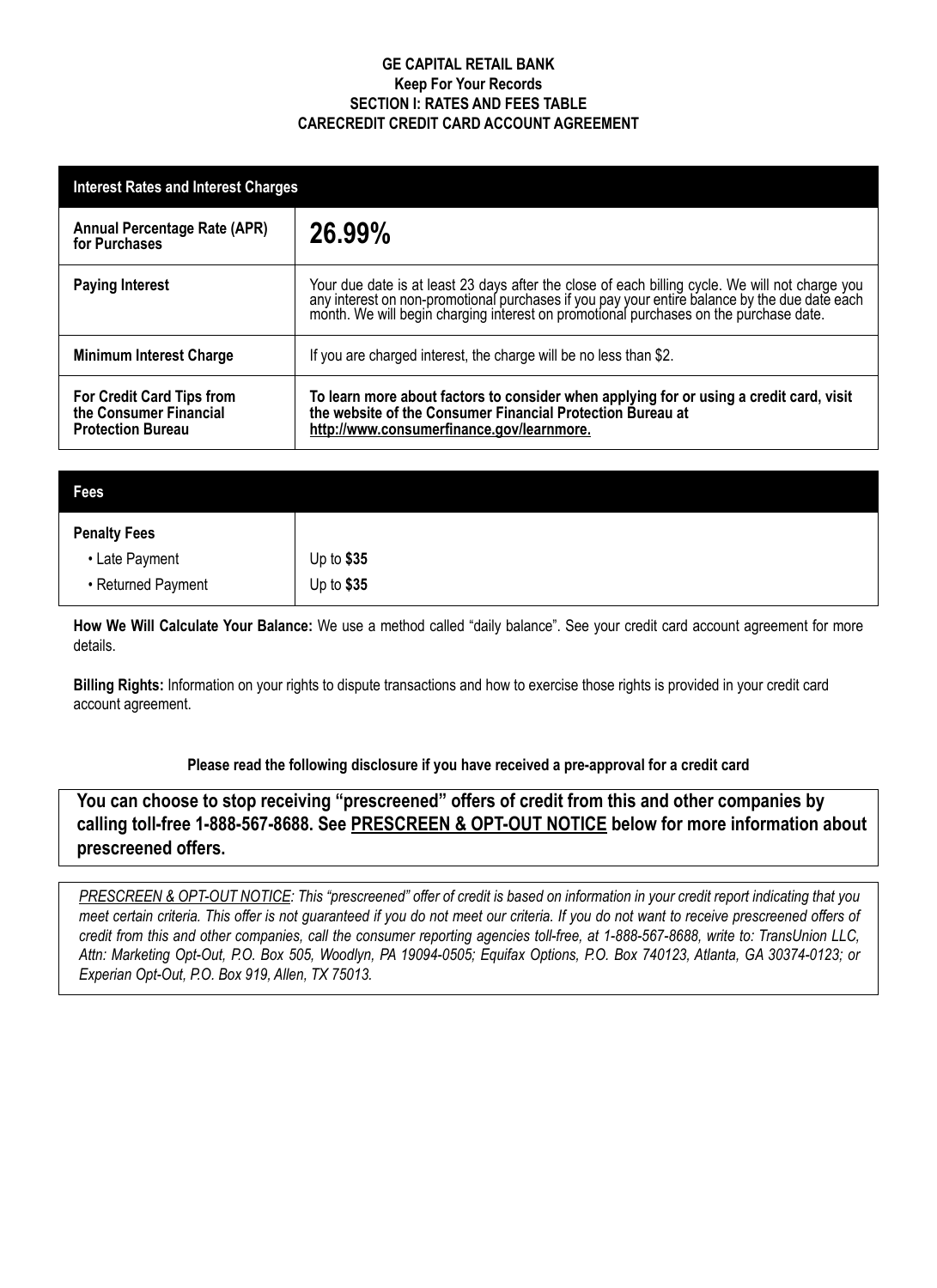## **SECTION II: RATES, FEES AND PAYMENT INFORMATION OF THE CARECREDIT CREDIT CARD ACCOUNT AGREEMENT**

| <b>How Interest Is Calculated</b>          |                                                                                                                                                                                                                                                                                                                                                                                                                                                                                                                                                                                                                                                      |
|--------------------------------------------|------------------------------------------------------------------------------------------------------------------------------------------------------------------------------------------------------------------------------------------------------------------------------------------------------------------------------------------------------------------------------------------------------------------------------------------------------------------------------------------------------------------------------------------------------------------------------------------------------------------------------------------------------|
| Your Interest Rate                         | We use a daily rate to calculate the interest on the balance on your account each day. The daily rate for purchases is the APR times<br>1/365. The daily rate for purchases is .07395% (APR 26.99%). Interest will be imposed in amounts or at rates not in excess of those<br>permitted by applicable law.                                                                                                                                                                                                                                                                                                                                          |
| When We Charge Interest                    | We charge interest on your purchases from the date you make the purchase until you pay the purchase in full. See exceptions below.                                                                                                                                                                                                                                                                                                                                                                                                                                                                                                                   |
|                                            | • We will not charge you interest during a billing cycle on any non-promotional purchases if:<br>You had no balance at the start of the billing cycle; OR<br>2. You had a balance at the start of the billing cycle and you paid that balance in full by the due date in that billing cycle.<br>We always charge interest on promotional purchases and their related fees from the date you ma                                                                                                                                                                                                                                                       |
|                                            | We will credit, as of the start of the billing cycle, any payment you make by the due date that we allocate to non-promotional<br>purchases if:                                                                                                                                                                                                                                                                                                                                                                                                                                                                                                      |
|                                            | You had no balance at the start of the previous billing cycle; OR<br>You had a balance at the start of the previous billing cycle and you paid that balance in full by the due date in the previous billing<br>cycle.                                                                                                                                                                                                                                                                                                                                                                                                                                |
| <b>How We Calculate</b><br><b>Interest</b> | We figure the interest charge on your account separately for each balance type. We do this by applying the daily rate to the daily balance<br>for each day in the billing cycle. A separate daily balance is calculated for the following balance types, as applicable: purchases and<br>balances subject to different interest rates, plans or special promotions. See below for more details on how this works.                                                                                                                                                                                                                                    |
|                                            | 1. How to get the daily balance. We take the starting balance each day, add any new charges and fees, and subtract any payments or credits. This gives us the daily balance. Debt cancellation fees, if any, and late payment<br>2. How to get the daily interest amount. We multiply each daily balance by the daily rate that applies.<br>3. How to get the starting balance for the next day. We add the daily interest amount in step 2 to the daily balance from step 1.<br>4. How to get the interest charge for the billing cycle. We add all the daily interest amounts that were charged during the billing cycle<br>for each balance type. |
|                                            | We charge a minimum of \$2.00 of interest in any billing cycle in which you owe interest. Interest, as calculated above, is added as<br>applicable to each balance type. Minimum interest charges in excess of the calculated interest are treated as new purchases.                                                                                                                                                                                                                                                                                                                                                                                 |
|                                            |                                                                                                                                                                                                                                                                                                                                                                                                                                                                                                                                                                                                                                                      |
| <b>How Fees Work</b>                       |                                                                                                                                                                                                                                                                                                                                                                                                                                                                                                                                                                                                                                                      |
| Late Payment Fee                           | We will charge this fee if we do not receive the total minimum payment due on your account by 5 p.m. (ET) on the due date. This fee is<br>equal to:                                                                                                                                                                                                                                                                                                                                                                                                                                                                                                  |
|                                            | 1. \$25, if you have paid your total minimum payment due by the due date in each of the prior six billing cycles.                                                                                                                                                                                                                                                                                                                                                                                                                                                                                                                                    |
|                                            | 0R<br>$\delta$ , $\delta$ 95, Harris Library and the second set of the second second should be seen as a second of the set of the set of the second                                                                                                                                                                                                                                                                                                                                                                                                                                                                                                  |

2. \$35, if you have failed to pay your total minimum payment due by the due date in any one or more of the prior six billing cycles.

The late payment fee will not be more than the total minimum payment that was due.

Returned Payment Fee | We will charge this fee if any check, other instrument, or electronic payment authorization you provide us in payment on your account, is<br>not honored upon first presentment. We will charge this fee e fee is equal to:

1. \$25, if your payments have been honored in each of the prior six billing cycles.<br>OR<br>2. \$35, if any payment has been dishonored upon first presentment in any one or

\$35, if any payment has been dishonored upon first presentment in any one or more of the prior six billing cycles.

The returned payment fee will not be more than the total minimum payment that was due.

### **Minimum Payment Calculation**

Your total minimum payment is calculated as follows.

1. The sum of:

- a. The greater of either:
	- (i) \$25; or
	- $\langle \hat{i}i \rangle$  3.25% of the new balance shown on your billing statement (excluding any balance attributable to any special promotional purchase with a unique payment calculation); or
	- The sum of 1% of your new balance shown on your billing statement (excluding any balance attributable to any special promotional purchase with a unique payment calculation) plus interest, late payment fees and returned payment fees charged in the current billing cycle; PLUS
- b. Any past due amounts; PLUS

c. Any payment due in connection with a special promotional purchase with a unique payment calculation.

We round up to the next highest whole dollar in figuring your total minimum payment. Your total minimum payment will never be more than your new balance.

#### **Special Promotional Financing Offer Information**

At times, we may offer you special financing promotions for certain transactions ("special promotions"). The terms of this Agreement apply to any special promotions. However, any special promotional terms that are different than the terms in this Agreement will be explained on promotional advertising or other disclosures provided to you. Below is a description of certain special promotions that may be offered, in addition to 14.90% APR promotions with a unique payment calculation.

| No Interest if Paid in Full Within 6 Months  | For each promotion, if the promotional balance is not paid in full within the                                                                            |  |
|----------------------------------------------|----------------------------------------------------------------------------------------------------------------------------------------------------------|--|
| No Interest if Paid in Full Within 12 Months | promotional period, interest will be imposed from the date of purchase at the<br>Purchase APR that applies to your account when the promotional purchase |  |
| No Interest if Paid in Full Within 18 Months | is made.                                                                                                                                                 |  |
| No Interest if Paid in Full Within 24 Months | At the time your account is opened, the Purchase APR is 26.99%.                                                                                          |  |

When you make a qualifying purchase under one of these promotions, no interest will be assessed on the purchase if you pay the following (the "promotional balance") in full within the applicable promotional period. If you do not, interest will be assessed on the promotional balance from the date of the purchase. Minimum or fixed monthly payments are required. Regular account terms apply to non-promotional purchases and, after promotion ends, to promotional purchases. Offers are subject to credit approval. These promotional offers may not be available at all times for all purchases. Please see any special promotion advertising or other disclosures provided to you for the full terms of any special promotion offered.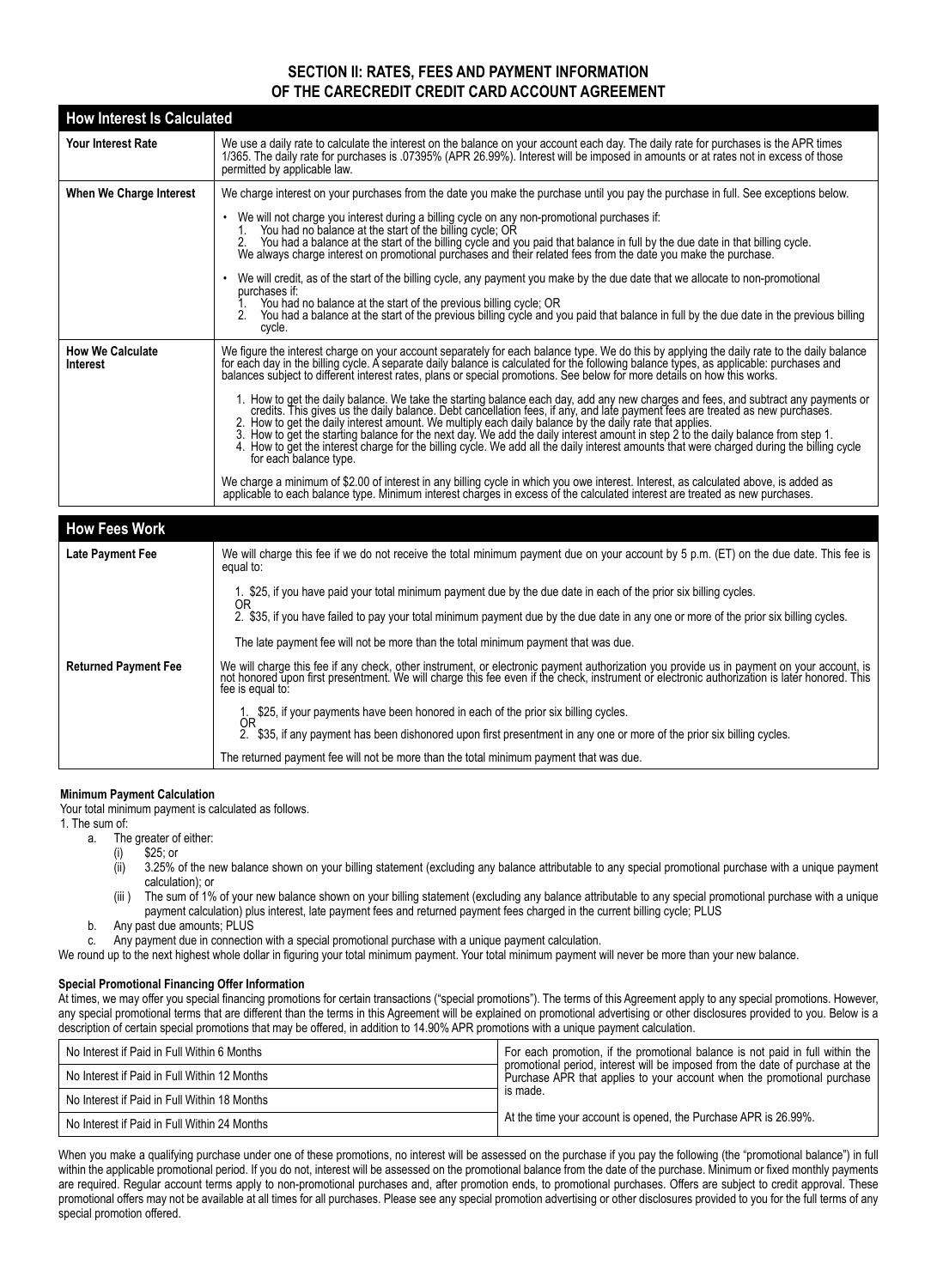#### **ABOUT THE CREDIT CARD ACCOUNT AGREEMENT**

**This Agreement.** This is an Agreement between you and GE Capital Retail Bank, 170 Election Road, Suite 125, Draper, UT 84020, for your credit card account. By opening or using your account, you agree to the terms of the entire Agreement. The entire Agreement includes the four sections of this document and the application you submitted to us in connection with the account. These documents replace any other agreement relating to your account that you or we made earlier or at the same time.

Parties To This Agreement. This Agreement applies to each account holder approved on the account and each of you is responsible for paying the full amount due, no matter which one uses the account. We may treat each of you as one account holder and may refer to each of you as "you" or "your". GE Capital Retail Bank may be referred to as "we", "us" or "our".

**Changes To This Agreement.** We may change, add or delete terms of this Agreement, including interest rates, fees and charges.

Special Promotions. The terms of this Agreement apply to any special promotion. However, any special promotional terms that are different than the terms in this Agreement will be explained on promotional advertising or other disclosures provided to you.

#### **HOW TO USE YOUR ACCOUNT/CARD**

**Use Of Your Account.** You may use your account only for lawful personal, family or household purposes. You may use your account for purchases from dealers/merchants/ retailers that accept the card.

**You Promise To Pay.** You promise to pay us for all amounts owed to us under this Agreement.

Your Responsibility. Each account holder will receive a card. You may not allow anyone else to use your account. If you do, or if you ask us to send a card to someone else, you will be responsible for paying for all charges resulting from their transactions.

**Purchase Limits.** To prevent fraud, we may limit the number or dollar amount of purchases you can make in any particular amount of time. We also may decline any particular charge on your account for any reason.

**Credit Limit.** You will be assigned a credit limit that we may increase or decrease from time to time. If we approve a purchase that makes you go over your credit limit, we do not give up any rights under this Agreement and we do not treat it as an increase in your credit limit.

#### **HOW AND WHEN TO MAKE PAYMENTS**

**When Payments Are Due.** You must pay at least the total minimum payment due on your account by 5 p.m. (ET) on the due date of each billing cycle. Payments received after 5 p.m. (ET) will be credited as of the next day. You may at any time pay, in whole or in part, the total unpaid balance without any additional charge for prepayment. If you have a balance subject to interest, earlier payment may reduce the amount of interest you will pay. We may delay making credit available on your account in the amount of your payment even though we will credit your payment when we receive it.

Payment Options. You can pay by mail, online or at certain dealers/merchants/retailers that accept the card and payments. We may allow you to make payments over the phone but we will charge you a fee to make expedited phone payments. Your payment must be made in U.S. dollars by physical or electronic check, money order or a similar instrument from a bank located in the United States.

**How To Make A Payment.** You must follow the instructions for making payments provided on your billing statement. If you do not, credit of your payment may be delayed up to five days. Your billing statement also explains how information on your check is used.

Payment Allocation. We will apply the required total minimum payment to balances on your account using any method we choose. Any payment you make in excess of the required total minimum payment will be applied to higher APR balances before lower APR balances. Applicable law may require or permit us to apply excess payments in a different manner in certain situations, such as when your account has a certain type of special promotion.

#### **INFORMATION ABOUT YOU**

**Using and Sharing Your Information.** When you applied for an account, you gave us, providers that accept the card and program sponsors information about yourself that we could share with each other. Providers that accept the card and program sponsors (and their respective affiliates) will use the information in connection with the credit program and for things like creating and updating their records and offering you special benefits. More information about how we use and share information is set forth in the privacy policy for your account.

**Address/Phone Change.** You agree to tell us right away if you change your address or phone number(s). We will contact you at the address or phone number in our records until we update our records with your new address or phone number.

**Consent to Communications.** You consent to us contacting you using all channels of communication and for all purposes. We will use the contact information you provide to us. You also consent to us and any other owner or servicer of your account contacting you using any communication channel. This may include text messages, automatic telephone dialing systems and/or an artificial or prerecorded voice. This consent applies even if you are charged for the call under your phone plan. You are responsible for any charges that may be billed to you by your communications carriers when we contact you.

**Telephone Monitoring.** For quality control, you allow us to listen to or record telephone calls between you and us.

#### **IMPORTANT INFORMATION ABOUT YOUR ACCOUNT**

**Closing Your Account.** You may close your account at any time by sending a letter to the address shown on your billing statement or calling customer service. We may close your account at any time, for any reason. If your account is closed, you must stop using it. You must still pay the full amount you owe and this Agreement will remain in effect until you do.

**Collection Costs.** If we ask an attorney who is not our salaried employee to collect your account, we may charge you our collection costs. These include court costs and reasonable attorneys' fees.

**Credit Bureau Reporting.** We may report information about your account to credit bureaus. Late payments, missed payments, or other defaults on your account may be shown in your credit report. Tell us if you think we reported wrong information about you to a credit bureau. Write to us at GE Capital Retail Bank, P.O. Box 965036, Orlando, FL 32896- 5036. Tell us what information is wrong and why you think it is wrong. If you have a copy of the credit report that includes the wrong information, send us a copy.

**Default.** You are in default if you make a late payment, do not follow any other term of this Agreement or become bankrupt or insolvent. If you default or upon your death, we may (a) request that you pay the full amount due right away, (b) take legal action to collect the amounts owed, and/or (c) take any other action allowed.

Disputed Amounts. The billing rights summary in section IV of this Agreement describes what to do if you think there is a mistake on your bill. If you send us correspondence about a disputed amount or payment, you must send it to the address for billing inquiries. We do not give up any rights under this Agreement if **we accept a payment marked "payment in full" or given with any other conditions or limitations.**

**Unauthorized Use.** If your card is lost, stolen or used without your consent, call us immediately at 866-396-8254. You will not be liable for unauthorized use on your account, but you will be responsible for all use by anyone you give your card to or allow to use your account.

#### **IMPORTANT INFORMATION ABOUT THIS AGREEMENT**

**Assignment**. We may sell, assign or transfer any or all of our rights or duties under this Agreement or your account, including our rights to payments. We do not have to give you prior notice of such action. You may not sell, assign or transfer any of your rights or duties under this Agreement or your account.

**Enforceability.** If any part of this Agreement is found to be void or unenforceable, all other parts of this Agreement will still apply.

**Governing Law.** Except as provided in the Resolving a Dispute with Arbitration section, this Agreement and your account are governed by federal law and, to the extent state law applies, the laws of Utah without regard to its conflicts of law principles. This Agreement has been accepted by us in Utah.

**Waiver.** We may give up some of our rights under this Agreement. If we give up any of our rights in one situation, we do not give up the same right in another situation.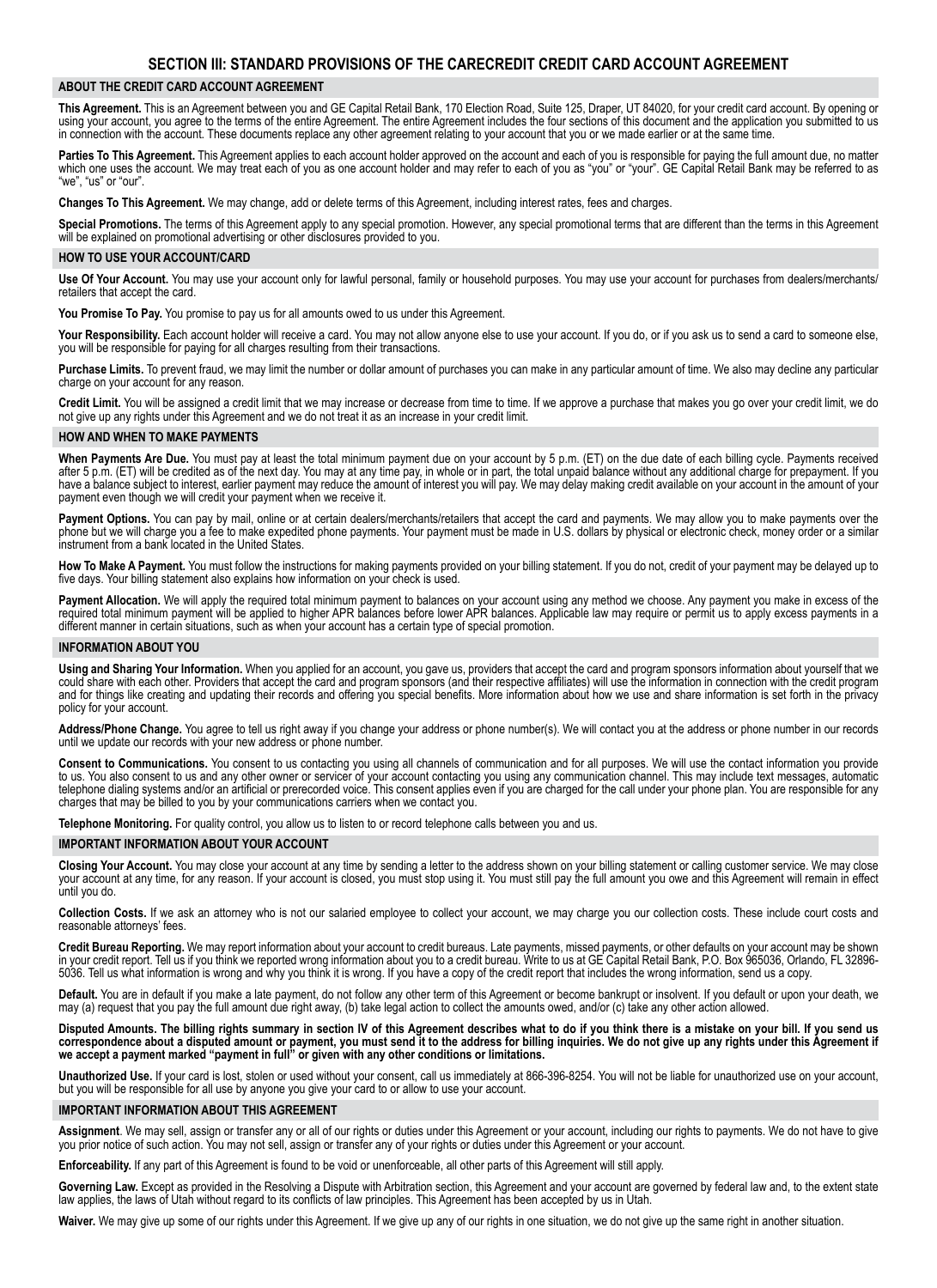#### **RESOLVING A DISPUTE WITH ARBITRATION**

**PLEASE READ THIS SECTION CAREFULLY. IF YOU DO NOT REJECT IT, THIS SECTION WILL APPLY TO YOUR ACCOUNT, AND MOST DISPUTES BETWEEN YOU** AND US WILL BE SUBJECT TO INDIVIDUAL ARBITRATION. THIS MEANS THAT: (1) NEITHER A COURT NOR A JURY WILL RESOLVE ANY SUCH DISPUTE; (2) YOU WILL NOT BE ABLE TO PARTICIPATE IN A CLASS ACTION OR SIMILAR PROCEEDING; (3) LESS INFORMATION WILL BE AVAILABLE; AND (4) APPEAL RIGHTS **WILL BE LIMITED.**

#### **• What claims are subject to arbitration**

- 1. If either you or we make a demand for arbitration, you and we must arbitrate any dispute or claim between you or any other user of your account, and us, our affiliates, agents and/or dealers/merchants/retailers that accept the card or program sponsors if it relates to your account, except as noted below.
- 2. We will not require you to arbitrate: (1) any individual case in small claims court or your state's equivalent court, so long as it remains an individual case in that court; or (2) a case we file to collect money you owe us. However, if you respond to the collection lawsuit by claiming any wrongdoing, we may require you to arbitrate.
- 3. Notwithstanding any other language in this section, only a court, not an arbitrator, will decide disputes about the validity, enforceability, coverage or scope of this section or any part thereof (including, without limitation, the next paragraph of this section and/or this sentence). However, any dispute or argument that concerns the validity or enforceability of the Agreement as a whole is for the arbitrator, not a court, to decide.

#### • **No Class Actions**

 **YOU AGREE NOT TO PARTICIPATE IN A CLASS, REPRESENTATIVE OR PRIVATE ATTORNEY GENERAL ACTION AGAINST US IN COURT OR ARBITRATION. ALSO, YOU MAY NOT BRING CLAIMS AGAINST US ON BEHALF OF ANY ACCOUNT HOLDER WHO IS NOT A ACCOUNT HOLDER ON YOUR ACCOUNT, AND YOU AGREE THAT ONLY ACCOUNT HOLDERS ON YOUR ACCOUNT MAY BE JOINED IN A SINGLE ARBITRATION WITH ANY CLAIM YOU HAVE.**

If a court determines that this paragraph is not fully enforceable, only this sentence will remain in force and the remainder will be null and void, and the court's determination shall be subject to appeal. This paragraph does not apply to any lawsuit or administrative proceeding filed against us by a state or federal government agency even when such agency is seeking relief on behalf of a class of borrowers, including you. This means that we will not have the right to compel arbitration of any claim brought by such an agency.

#### • **How to start an arbitration, and the arbitration process**

- 1. The party who wants to arbitrate must notify the other party in writing. This notice can be given after the beginning of a lawsuit or in papers filed in the lawsuit. Otherwise, your notice must be sent to GE Capital Retail Bank, Legal Operation, P.O. Box 29110, Shawnee Mission, KS 66201, ATTN: ARBITRATION DEMAND. The party seeking<br>arbitration must select an arbitration administrator, which can be willing to handle the dispute, then the court will appoint an arbitrator.
- 2. If a party files a lawsuit in court asserting claim(s) that are subject to arbitration and the other party files a motion with the court to compel arbitration, which is granted, it will be the responsibility of the party asserting the claim(s) to commence the arbitration proceeding.
- 3. The arbitration administrator will appoint the arbitrator and will tell the parties what to do next. The arbitrator must be a lawyer with at least ten years of legal experience. Once appointed, the arbitrator must apply the same law and legal principles, consistent with the FAA, that would apply in court, but may use different procedural rules. If the administrator's rules conflict with this Agreement, this Agreement will control.
- 4. The arbitration will take place by phone or at a reasonably convenient location. If you ask us to, we will pay all the fees the administrator or arbitrator charges, as long as we believe you are acting in good faith. We will always pay arbitration costs, as well as your legal fees and costs, to the extent you prevail on claims you assert against us in an arbitration proceeding which you have commenced.

#### **Governing Law for Arbitration**

 This Arbitration section of your Agreement is governed by the Federal Arbitration Act (FAA). Utah law shall apply to the extent state law is relevant under the FAA. The arbitrator's decision will be final and binding, except for any appeal right under the FAA. Any court with jurisdiction may enter judgment upon the arbitrator's award.

• **How to reject this section.**

You may reject this Arbitration section of your Agreement. If you do that, only a court may be used to resolve any dispute or claim. To reject this section, you must send us a notice within 60 days after you open your account or we first provided you with your right to reject this section. The notice must include your name, address and account number, and must be mailed to GE Capital Retail Bank, P.O. Box 965012, Orlando, FL 32896-5012. This is the only way you can reject **this section.**

#### **SECTION IV: OTHER IMPORTANT INFORMATION OF THE CARECREDIT CREDIT CARD ACCOUNT AGREEMENT**

#### **STATE NOTICES**

**CALIFORNIA Residents**: If you are married, you may apply for a separate account.

NEW JERSEY RESIDENTS: Certain provisions of this Agreement are subject to applicable law. As a result, they may be void, unenforceable or inapplicable in some **jurisdictions. None of these provisions, however, is void, unenforceable or inapplicable in New Jersey.**

**NEW YORK Residents:** A consumer credit report may be obtained in connection with evaluating your application and subsequently in connection with updates, renewals, or extensions of credit for which this application is made. Upon your request, you will be informed whether a report was obtained, and if so, of the name and address of the consumer reporting agency. This Agreement will not become effective unless and until you or an authorized user signs a sales slip or memorandum evidencing a purchase or lease of property or services or the payment of a fine by use of your credit card and prior thereto you will not be responsible for any purchase or lease of property or services by use of your credit card after its loss or theft.

**OHIO Residents:** The Ohio laws against discrimination require that all creditors make credit equally available to all creditworthy customers, and that credit reporting agencies maintain separate credit histories on each individual upon request. The Ohio Civil Rights Commission administers compliance with this law.

**TENNESSEE RESIDENTS:** This Agreement will not become effective unless and until we have (1) provided the disclosures required pursuant to the federal Truth in Lending Act, (2) you or an authorized user uses the account, and (3) we extend credit to you for that transaction on your account.

**WISCONSIN RESIDENTS:** No provision of a marital property agreement, a unilateral statement under sec. 766.59, Wis. Stats., or a court decree under sec. 766.70, Wis. Stats., adversely affects the interest of the creditor unless the creditor, prior to the time credit is granted, is furnished a copy of the agreement, statement or decree or has actual<br>knowledge of the adverse provision wh name and address of their spouse if the spouse also is a Wisconsin resident, regardless of whether the spouse may use the card. Please provide this information **to us at P.O. Box 965033, Orlando, FL 32896-5033.**

Your signature on the application or sales slip (or online screen) for the initial purchase approved on this account represents your signature on this Agreement. It **is incorporated herein by reference.**

**We have signed this Agreement as follows:**

Margaret M. Gene

Margaret Keane Chairman and CEO GE Capital Retail Bank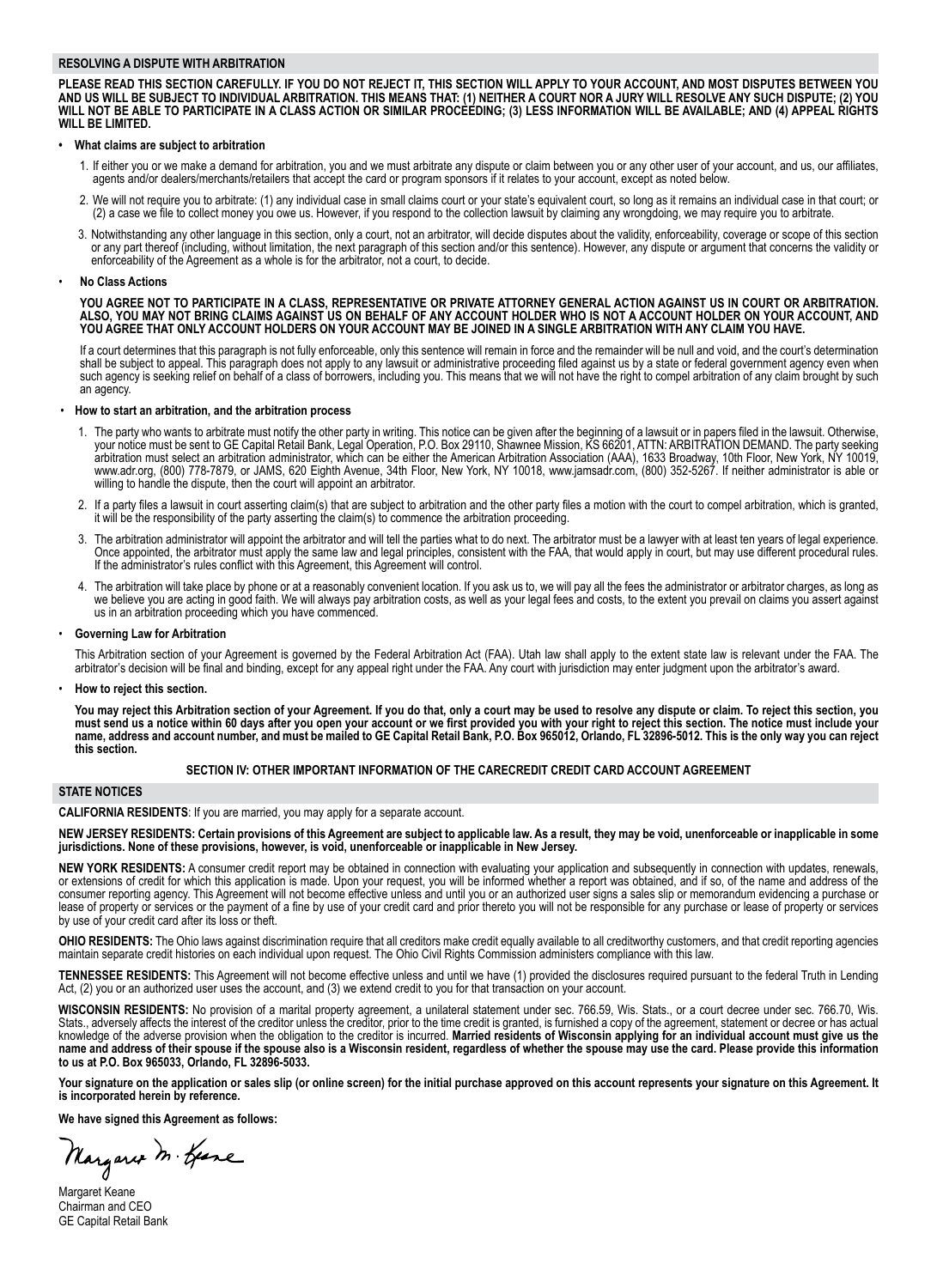### **YOUR BILLING RIGHTS SUMMARY**

*Your Billing Rights: Keep this Document for Future Use*

 This notice tells you about your rights and our responsibilities under the Fair Credit Billing Act.

*What To Do If You Find A Mistake On Your Statement*

If you think there is an error on your statement, write to us at:

GE Capital Retail Bank

 P.O. Box 965035, Orlando, FL 32896-5035

In your letter, give us the following information:

- Account information: Your name and account number.
- Dollar amount: The dollar amount of the suspected error.

Description of problem: If you think there is an error on your bill, describe what you believe is wrong and why you believe it is a mistake.

You must contact us:

- Within 60 days after the error appeared on your statement.
- At least 3 business days before an automated payment is scheduled, if you want to stop payment on the amount you think is wrong.

You must notify us of any potential errors *in writing.* You may call us, but if you do we are not required to investigate any potential errors and you may have to pay the amount in question.

*What Will Happen After We Receive Your Letter*

When we receive your letter, we must do two things:

- 1. Within 30 days of receiving your letter, we must tell you that we received your letter. We will also tell you if we have already corrected the error.
- 2. Within 90 days of receiving your letter, we must either correct the error or explain to you why we believe the bill is correct.

While we investigate whether or not there has been an error:

- We cannot try to collect the amount in question, or report you as delinquent on that amount.
- The charge in question may remain on your statement, and we may continue to charge you interest on that amount.
- While you do not have to pay the amount in question, you are responsible for the remainder of your balance.
- We can apply any unpaid amount against your credit limit.

After we finish our investigation, one of two things will happen:

- If we made a mistake: You will not have to pay the amount in question or any interest or other fees related to that amount.
- If we do not believe there was a mistake: You will have to pay the amount in question, along with applicable interest and fees. We will send you a statement of the amount you owe and the date payment is due. We may then report you as delinquent if you do not pay the amount we think you owe.

If you receive our explanation but still believe your bill is wrong, you must write to us within *10 days* telling us that you still refuse to pay. If you do so, we cannot report you as delinquent without also reporting that you are questioning your bill. We must tell you the name of anyone to whom we reported you as delinquent, and we must let those organizations know when the matter has been settled between us.

 If we do not follow all of the rules above, you do not have to pay the first \$50 of the amount you question even if your bill is correct.

*Your Rights If You Are Dissatisfied With Your Credit Card Purchases*

 If you are dissatisfied with the goods or services that you have purchased with your credit card, and you have tried in good faith to correct the problem with the merchant, you may have the right not to pay the remaining amount due on the purchase.

 To use this right, all of the following must be true:

1. The purchase must have been made in your home state or within 100 miles of your current mailing address, and the purchase price must have been more than \$50. (Note: Neither of these are necessary if your purchase was based on an advertisement we mailed to you, or if we own the company that sold you the goods or services.)

2. You must have used your credit card for the purchase. Purchases made with cash advances from an ATM or with a check that accesses your credit card account do not qualify.

3. You must not yet have fully paid for the purchase.

If all of the criteria above are met and you are still dissatisfied with the purchase, contact us in writing at:

GE Capital Retail Bank

 P.O. Box 965035, Orlando, FL 32896-5035

While we investigate, the same rules apply to the disputed amount as discussed above. After we finish our investigation, we will tell you our decision. At that point, if we think you owe an amount and you do not pay, we may report you as delinquent.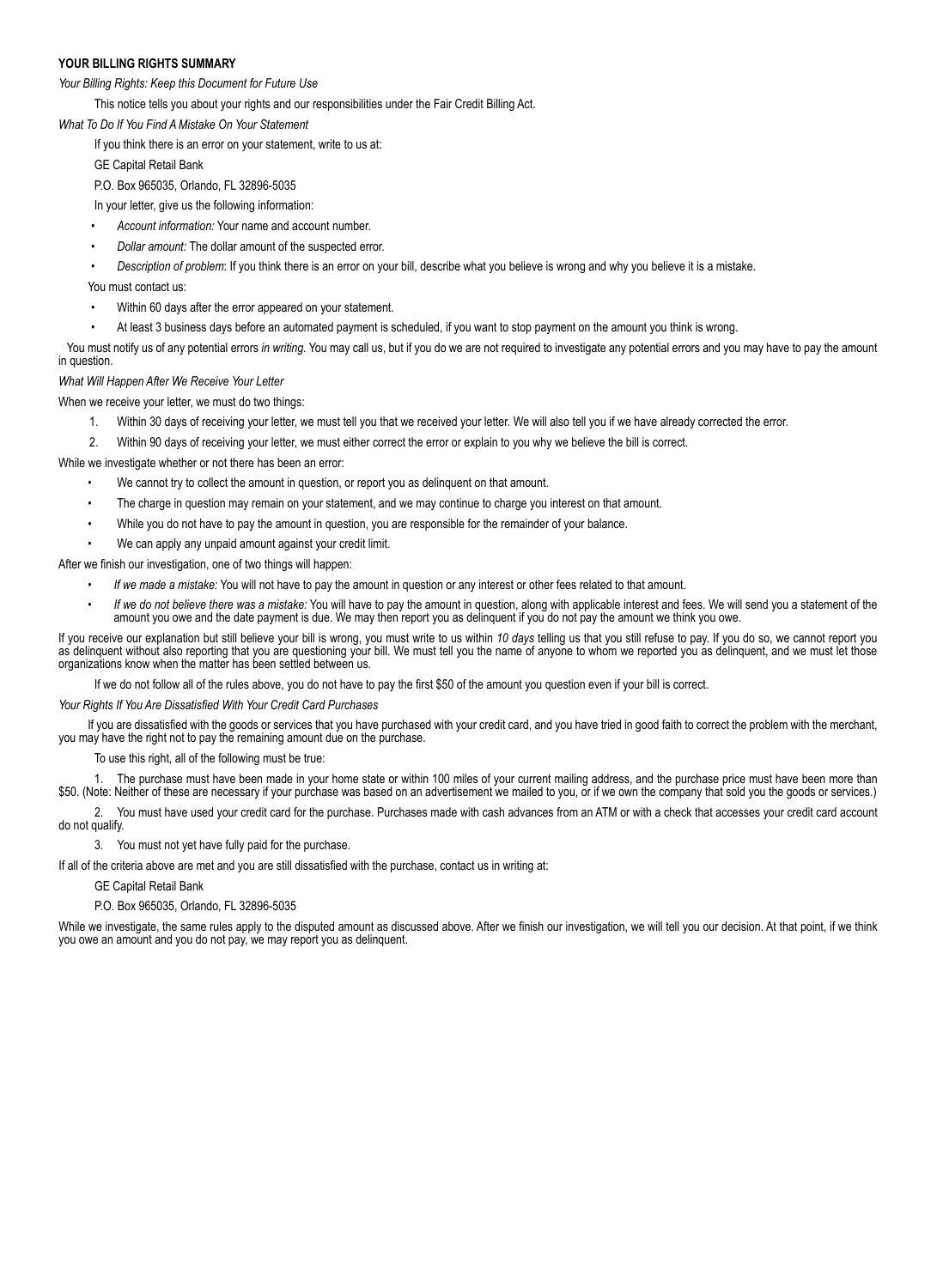# **PRIVACY POLICY** Rev. 10/11

| <b>FACTS</b> | WHAT DOES GE CAPITAL RETAIL BANK DO<br>WITH YOUR PERSONAL INFORMATION?                                                                                                                                                                                                                                                  |
|--------------|-------------------------------------------------------------------------------------------------------------------------------------------------------------------------------------------------------------------------------------------------------------------------------------------------------------------------|
| Why?         | Financial companies choose how they share your personal information. Federal law gives consumers the right<br>to limit some but not all sharing. Federal law also requires us to tell you how we collect, share, and protect your<br>personal information. Please read this notice carefully to understand what we do.  |
| What?        | The types of personal information we collect and share depend on the product or service you have with us.<br>This information can include:<br>Social Security number and income<br>Account balances and payment history<br>Credit history and credit scores                                                             |
| How?         | All financial companies need to share customers' personal information to run their everyday business. In the<br>section below, we list the reasons financial companies can share their customers' personal information; the<br>reasons GE Capital Retail Bank chooses to share; and whether you can limit this sharing. |

| Reasons we can share your personal information                                                                                                                                          | <b>Does GE Capital</b><br><b>Retail Bank share?</b> | Can you limit<br>this sharing? |
|-----------------------------------------------------------------------------------------------------------------------------------------------------------------------------------------|-----------------------------------------------------|--------------------------------|
| For our everyday business purposes-<br>such as to process your transactions, maintain your account(s), respond to court<br>orders and legal investigations, or report to credit bureaus | Yes                                                 | No                             |
| For our marketing purposes-<br>to offer our products and services to you                                                                                                                | Yes                                                 | No                             |
| For joint marketing with other financial companies                                                                                                                                      | Yes                                                 | No                             |
| For our affiliates' everyday business purposes-<br>information about your transactions and experiences                                                                                  | Yes                                                 | No                             |
| For our affiliates' everyday business purposes-<br>information about your creditworthiness                                                                                              | Yes                                                 | Yes                            |
| For our affiliates to market to you                                                                                                                                                     | Yes                                                 | Yes                            |
| For nonaffiliates to market to you                                                                                                                                                      | Yes                                                 | Yes*                           |

| To limit our<br>sharing | Call 1-877-905-2097 — our menu will prompt you through your choice(s).<br>Please note:<br>If you are a new customer, we can begin sharing your information 30 days from the date we sent this notice.<br>When you are no longer our customer, we continue to share your information as described in this notice. How-<br>ever, you can contact us at any time to limit our sharing. |
|-------------------------|-------------------------------------------------------------------------------------------------------------------------------------------------------------------------------------------------------------------------------------------------------------------------------------------------------------------------------------------------------------------------------------|
| Questions?              | Call 1-877-905-2097.                                                                                                                                                                                                                                                                                                                                                                |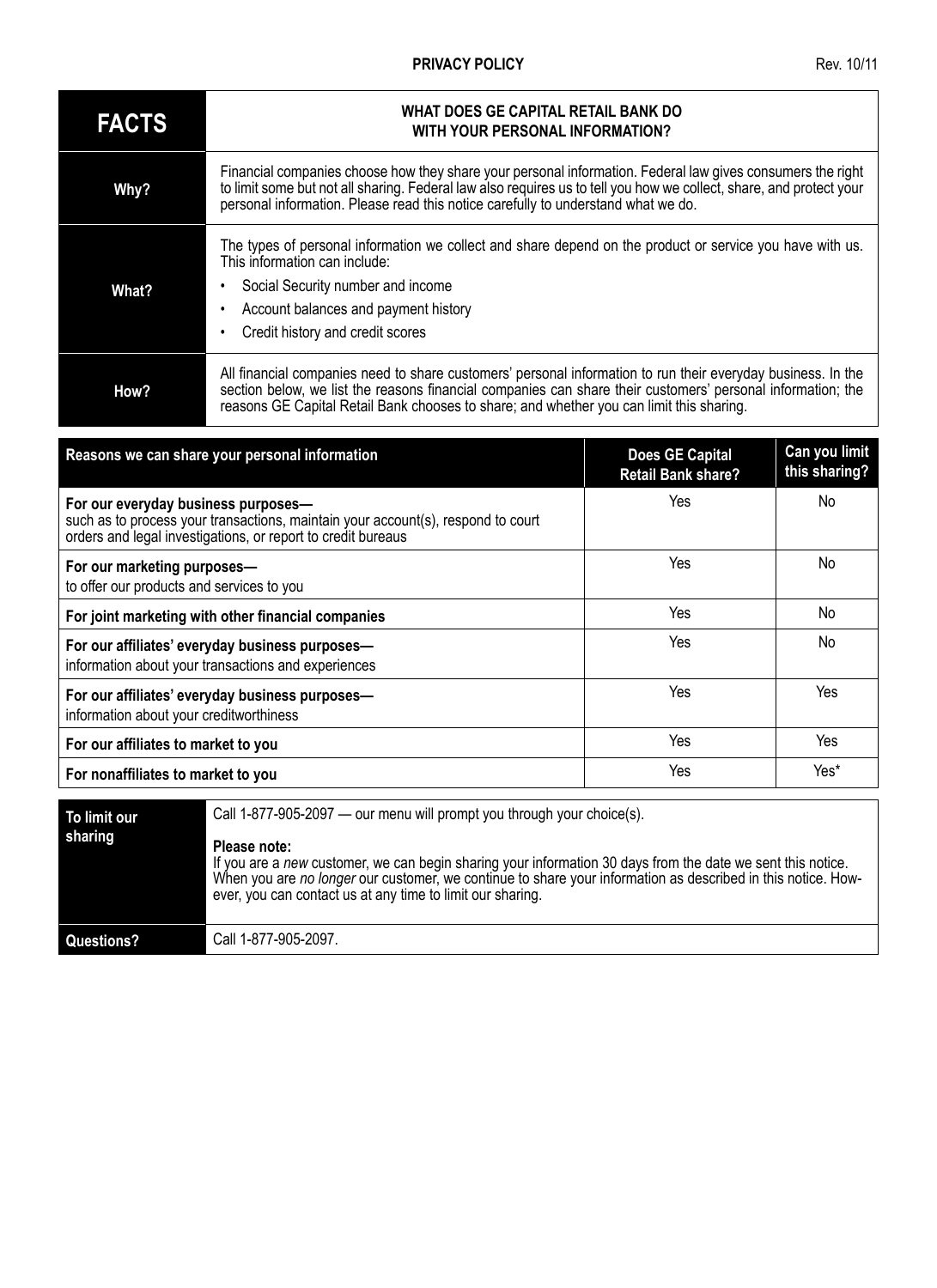**What we do How does GE Capital Retail Bank protect my personal information?** To protect your personal information from unauthorized access and use, we use security measures that comply with federal law. These measures include computer safeguards and secured files and buildings. **How does GE Capital Retail Bank collect my personal information?** We collect your personal information, for example, when you • open an account or give us your contact information • provide account information or pay your bills • use your credit card We also collect your personal information from others, such as credit bureaus, affiliates, or other companies. **Why can't I limit all sharing?** Federal law gives you the right to limit only • sharing for affiliates' everyday business purposes—information about your creditworthiness • affiliates from using your information to market to you • sharing for nonaffiliates to market to you State laws and individual companies may give you additional rights to limit sharing. See below for more on your rights under state law. **What happens when I limit sharing for an account I hold jointly with someone else?** Your choices will apply to everyone on your account. **Definitions Affiliates** Companies related by common ownership or control. They can be financial and nonfinancial companies. • *Our affiliates include companies with a GE, General Electric or Monogram name; financial companies such as General Electric Capital Corporation and Monogram Credit Services; and nonfinancial companies, such as General Electric Company.* **Nonaffiliates** Companies not related by common ownership or control. They can be financial and nonfinancial companies. • *Nonaffiliates we share with can include the retailer named on your account and direct marketing companies.* **Joint marketing A** formal agreement between nonaffiliated financial companies that together market financial products or services to you. • *Our joint marketing partners include insurance companies.* **Other important information**

We follow state law if state law provides you with additional privacy protections. For instance, if (and while) your billing address is in Vermont, we will treat your account as if you had exercised the opt-out choice described above and you do not need to contact us to opt out. If you move from Vermont and you wish to restrict us from sharing information about you as provided in this notice, you must then contact us to exercise your opt-out choice.

\*Please keep in mind that, as permitted by federal law, we share information about you with dealers/merchants/retailers/providers/ contractors that accept the card and program sponsors in connection with maintaining and servicing the GE Capital Retail Bank credit card program identified in the enclosed statement, including for dealers/merchants/retailers/providers/contractors that accept the card and program sponsors to market to you. If you opt out of sharing with nonaffiliates, your opt out will not prohibit us from sharing your information with dealers/merchants/retailers/providers/contractors that accept the card and program sponsors.

The above notice applies only to the GE Capital Retail Bank consumer credit card account identified in the enclosed statement and does not apply to any other accounts you have with us. It replaces our previous privacy notice disclosures to you. We can change our privacy policy at any time and will let you know if we do if/as required by applicable law.

For helpful information about identity theft, visit the Federal Trade Commission's (FTC) consumer website at http://www.ftc.gov/idtheft.